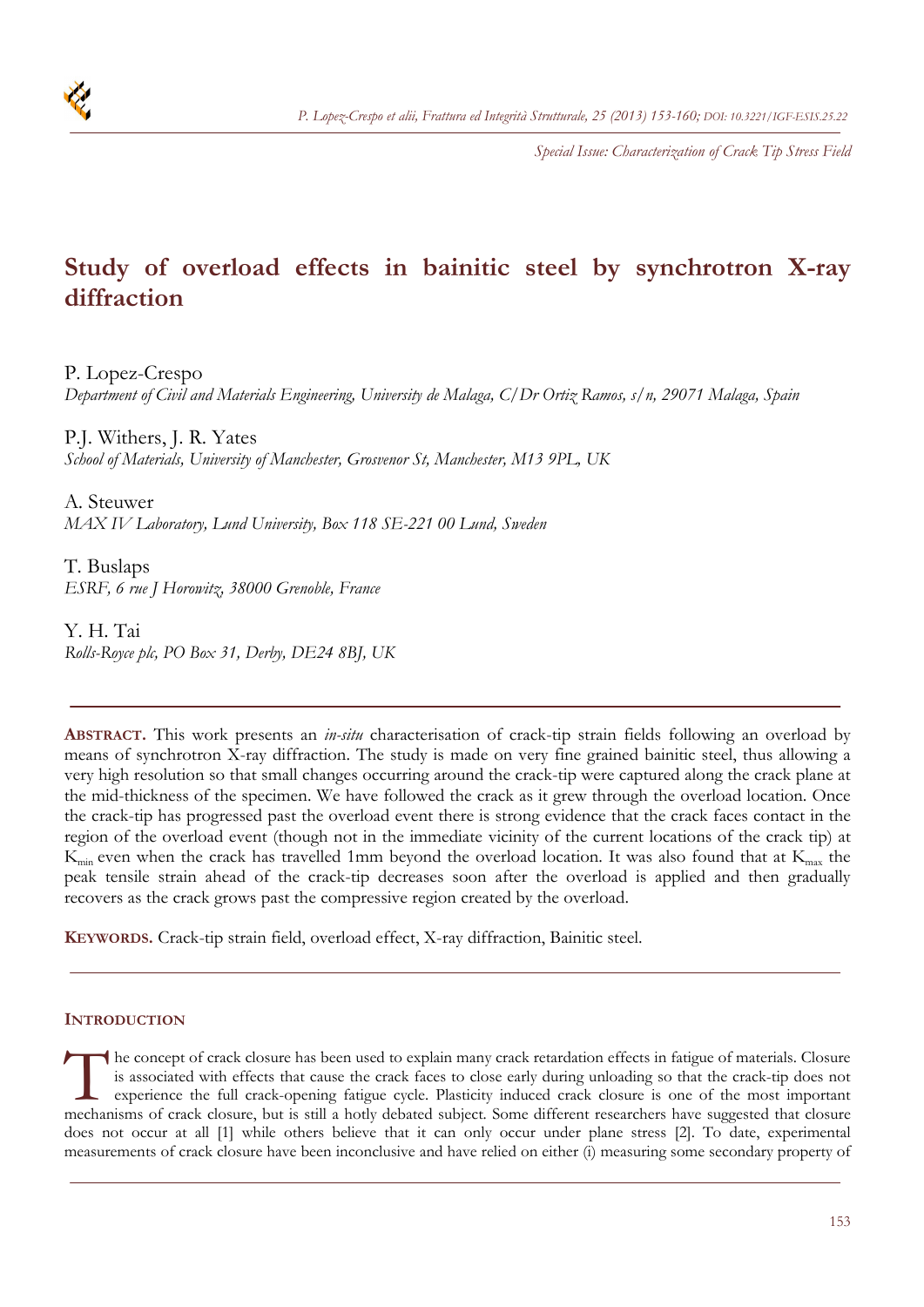## *P. Lopez-Crespo et alii, Frattura ed Integrità Strutturale, 25 (2013) 153-160; [DOI: 10.3221/IGF-ESIS.25.22](http://dx.medra.org/10.3221/IGF-ESIS.25.22&auth=true)*



the cracked body such as compliance or electrical resistance or (ii) measurement of crack-opening displacements on the surface of the cracked body. Third generation synchrotron X-ray facilities allow experimental measurement of the strain at the interior of the specimen. Recent works have shown that it is possible to map in 2D the strain fields around the cracktip [3-5]. However, our highest spatial resolution measurements (25m) were made on a very fine grained Al-Li alloy, with low fracture toughness such that the plastic zone was very small. Nevertheless it was possible to extract accurate measures of the crack tip stress intensity factor at minimum, maximum and overload stresses, K<sub>min</sub>, K<sub>max</sub> and K<sub>OL</sub>. More recent experiments allowed the measurement of crack-tip strains under plane stress conditions with characteristically larger plastic zones [6, 7]. Overload events were studied, both at the surface via digital image correlation and in the interior, via synchrotron X-ray diffraction. However, the large grain size  $(\sim 50 \mu m)$  did not allow sufficiently high resolution strain mapping to resolve the changes occurring immediately local to the crack-tip. The current work aims to examine the effect of overload in a bainitic material having large plastic-zone and very fine grain size, thus achieving excellent resolution in mapping the strain fields around the plastic one of a crack-tip.

# **MATERIAL AND SPECIMEN**

 compact tension (CT) fatigue specimen was machined from quenched and tempered steel similar to Q1N (HY80) [8]. Its chemical composition is summarised in Tab. 1. The tensile properties are as follows: Yield Stress = 570 MPa and Ultimate Tensile Stress = 663 MPa. The CT specimen had a width (W) of 60 mm and thickness (B) of 12 mm. A

The steel has an acicular microstructure as shown in Fig. 1 with an approximate grain size of  $5 \mu m$ .

|  |  | Alloy C Si Mn P S Cr Ni Mo Cu                      |  |  |
|--|--|----------------------------------------------------|--|--|
|  |  | Q1N 0.16 0.25 0.31 0.010 0.008 1.42 2.71 0.41 0.10 |  |  |



Table 1: Chemical composition in weight % of Q1N steel. The balance is Fe.

Figure 1: Optical micrograph of the bainitic steel used in the current work. The micrograph was obtained at 1000X magnification.

## **X-RAY DIFFRACTION EXPERIMENTAL SETUP**

he crack-tip elastic strain fields were measured on the ID15 beamline at the European Synchrotron Radiation Facility (ESRF), using the same arrangement as that described in [4] shown schematically in Fig. 2. The incident beam slits were opened to 60  $\times$  60  $\mu$ m giving a lateral resolution (x,y) of 60 m and a nominal gauge length The Fa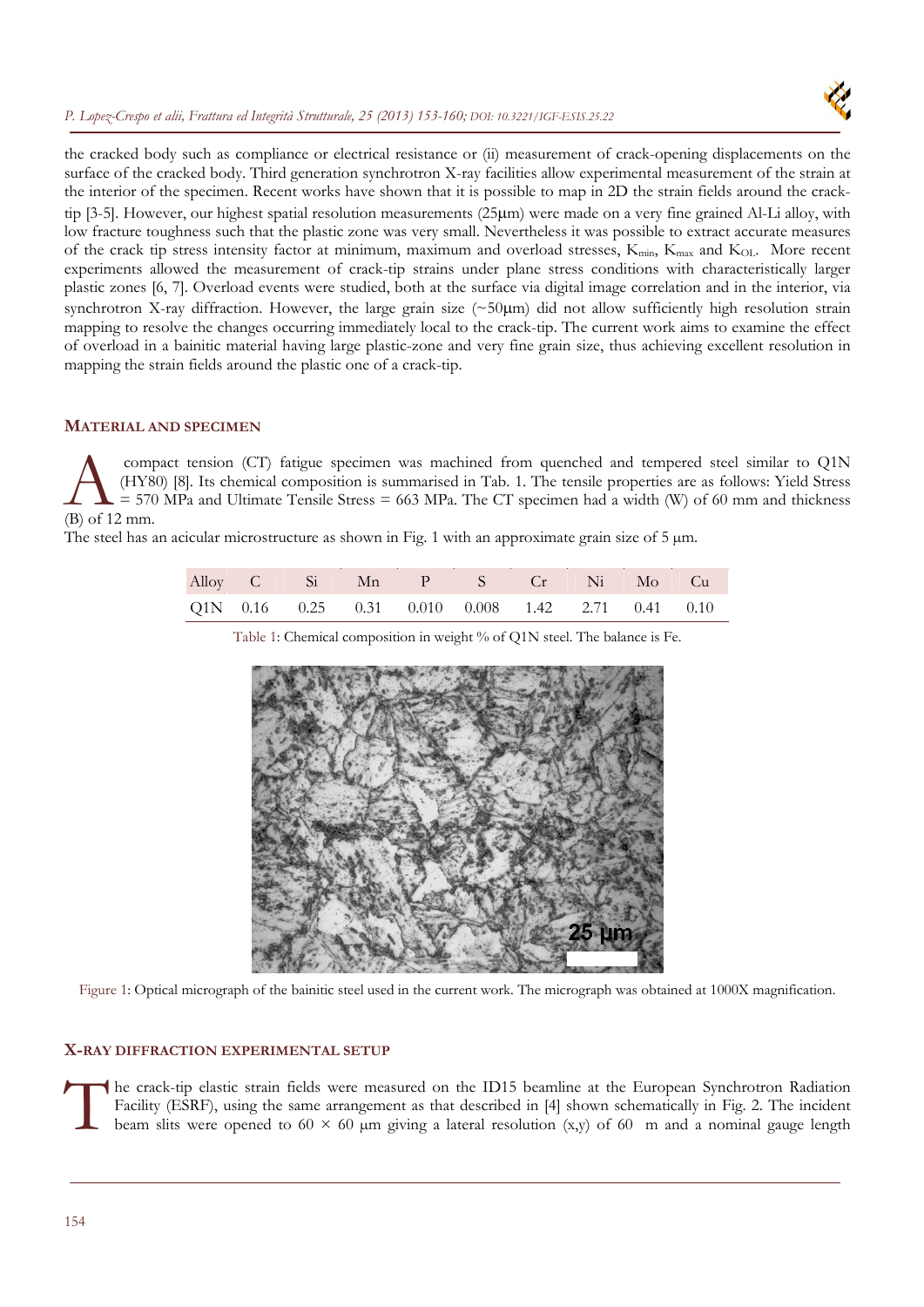through-thickness (z) of around 1.4 mm. This allowed a 10 times greater resolution than in previous plastic zone mapping experiments [7]. Such a good resolution was possible because of the very small grain size of the bainitic steel used here.



Figure 2: Schematic of the diffraction geometry showing a CT specimen with the crack plane horizontal, and the two detectors measuring two directions of strain; note the coordinate system for  $\varepsilon_{xx}$  and  $\varepsilon_{yy}$  adopted after [4]. For very low  $\theta$ , these strains can be taken as representative of those in the loading (y) and crack growth (x) directions.

## **FATIGUE EXPERIMENT**

The specimen was fatigue pre-cracked for 43000 cycles at a frequency of 10Hz, stress intensity range  $\Delta K = 28$ MPa $\sqrt{M}$  and load ratio K<sub>min</sub>/K<sub>max</sub> = 0.05. Plane strain conditions were met at the mid plane through the thickness for all loads applied during the experiment [9]. The crack length was measured perpendicularly to the loading direction from the centre of the loading holes [10]. Once the fatigue crack had grown to a length of 12.75 mm, a 100% overload (OL) was applied. Strain measurements were made at a number of fatigue stages, namely during the cycle just before the overload (OL-1), during the overload (OL), and for the cycles just after the overload (OL+1), 20 cycles after the overload (OL+20), 1000 cycles after the overload (OL+1000), 11000 cycles after the overload (OL+11000) and 21000 cycles after the overload (OL+21000). By measuring around 50 strain points along the crack plane (y=0), a profile of the strain evolution behind and ahead of the crack-tip was produced for each of the fatigue stages studied.  $\prod_{\substack{\text{for }n \text{odd}}}$ 

#### **RESULTS AND DISCUSSION**

he traditional crack closure approach defines a nominal stress intensity factor at which the crack faces touch represented by  $K<sub>CI</sub>$ . This is often identified by a knee in the crack compliance during unloading from  $K<sub>max</sub>$ , as recorded by a back-face strain gauge, for example [11]. To investigate the manner in which the crack-tip strain The traditional crack closure approach defines a nominal stress intensity factor at which the crack faces touch represented by K<sub>Cl</sub>. This is often identified by a knee in the crack compliance during unloading from K<sub>max</sub>, and the results are shown in Fig. 3. From these measurements it is clear that the reverse plastic zone has started to develop by the time  $0.2K_{\text{max}}$  has been reached. Indeed the reverse plastic zone appears to increase only marginally with further unloading to  $K_{min}$  although the peak tensile stress ahead of the crack at the edge of the plastic zone continues to fall to a value of around  $400x10^{-6}$  at K<sub>min</sub>.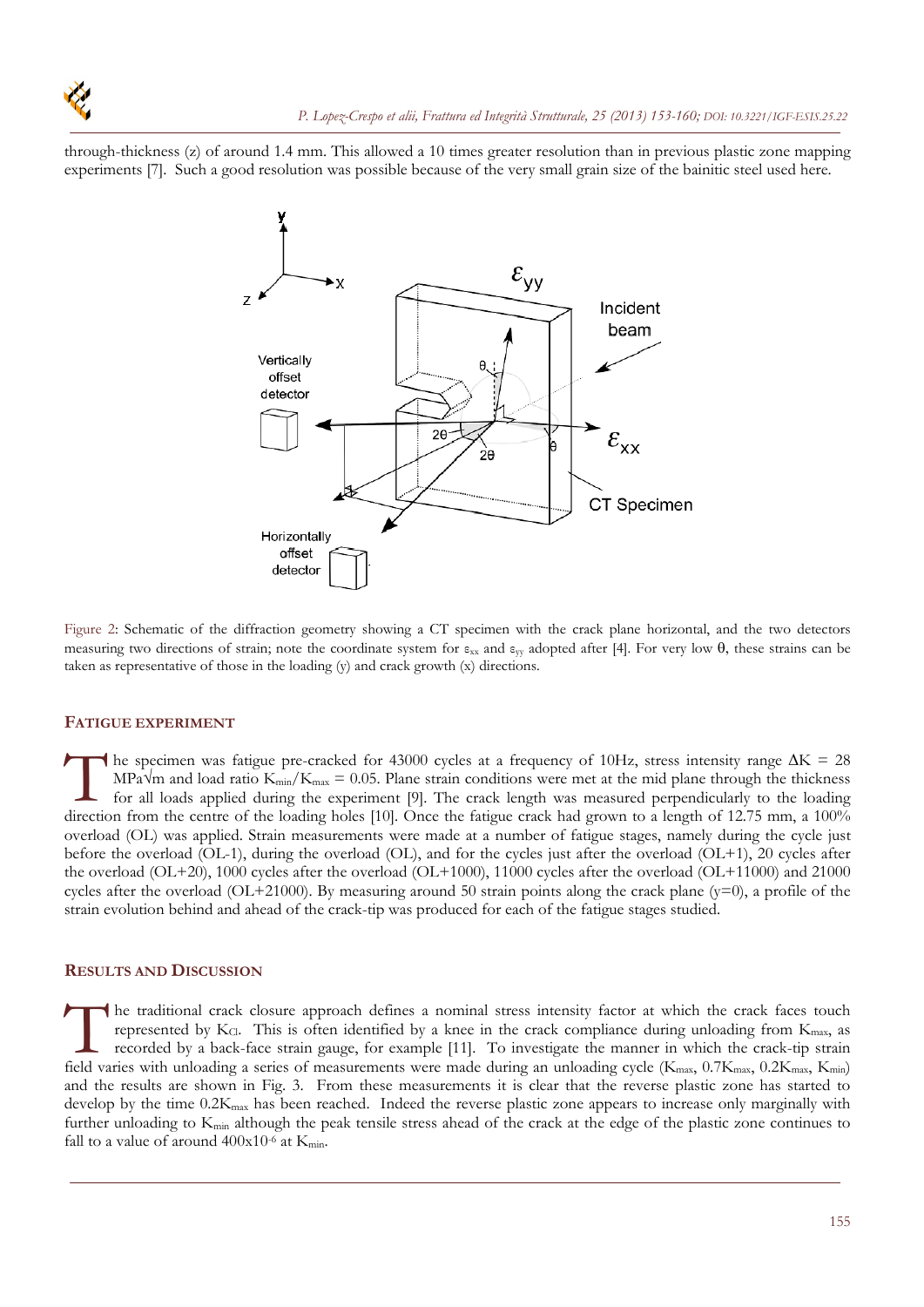

Figure 3: The variation in the crack opening elastic strain measured mid-thickness  $(z=0)$  along the crack plane (y=0) as the samples was unloaded from  $K_{\text{max}}$  to  $K_{\text{min}}$  at OL-1.

Fig. 4 shows the evolution in the strain field in the crack opening direction along the crack plane at mid-thickness both at maximum and minimum loading as the sample undergoes the overload event and then as the crack grows through the plastic zone created by the overload event. It is clear that the crack growth is very small after 20 and 1000 cycles. After  $10,000$  additional cycles the crack has progressed around  $300\mu m$  while after an additional  $20,000$  cycles the crack has progressed 1070m beyond the overload event. It should be noted that during the loading event the CT sample moves slightly in response to the applied load, however we have tried to correct for movement in both the crack growth direction (x) and perpendicular to it (y). It is interesting to note that the compressive regions near the crack tip are not so sharp, or deep for the baseline fatigue response (OL-1) or immediately after overload (OL) as compared to those after 20 or 1000 additional fatigue cycles, although this could be due to the fact that the linescan has missed the peak value in the 2D (x,y) strain field.

Closer comparison of the shapes and magnitudes of the strains local to the crack-tip can be obtained by examination of Figs. 5a) and b). These show the strain evolution for the maximum and minimum loads respectively shifted so that each curve has the current position of the crack-tip (defined as the point of zero strain at  $K_{\text{max}}$ ) coincident with the others. It is clear from these curves that the peak tensile strain at  $K_{\text{max}}$  falls immediately after overload and this rises towards the baseline fatigue level as the crack advances. This is in agreement with our previous paper on austenitic steel [12]. There it was shown that this is due to the compressive residual stress in the near crack tip zone after overload through which the crack must grow. That this is due to the effect of climbing out of the compressive residually stressed zone is confirmed by the fact that when the difference in strain between K<sub>max</sub> and K<sub>min</sub> is plotted in Fig. 6 the elastic stress changes each cycle are almost identical for OL-1, OL+20 and OL+1000.

It is clear from Fig 5a that considerable plastic deformation has been induced in the crack-tip region by the overload event since the tensile peak at overload (OL) is only slightly higher than prior to overload (OL-1) but the tensile region is broader.

Fig. 5b) shows the curves at minimum load relative to the position of the crack tip at that instant. The fact that for most of the points behind the crack the strains lie slightly below zero  $(\sim 400x10^{-6})$  might be suggestive of a slight error in the strain free lattice spacing as one would certainly expect there to be no contact at  $K_{\text{max}}$  (Fig. 5a) across the crack faces yet the strains are similarly compressive. However, it should be noted that towards the back face the strains do appear to approach zero suggesting that we do indeed have a representative value. Alternatively it could be that the stress is zero across the crack, but the strain is not. Crack face closure forces would be evident as compressive strains behind the cracktip, while compressive residual stresses arising from the plastic zone would lie ahead of the current crack-tip position.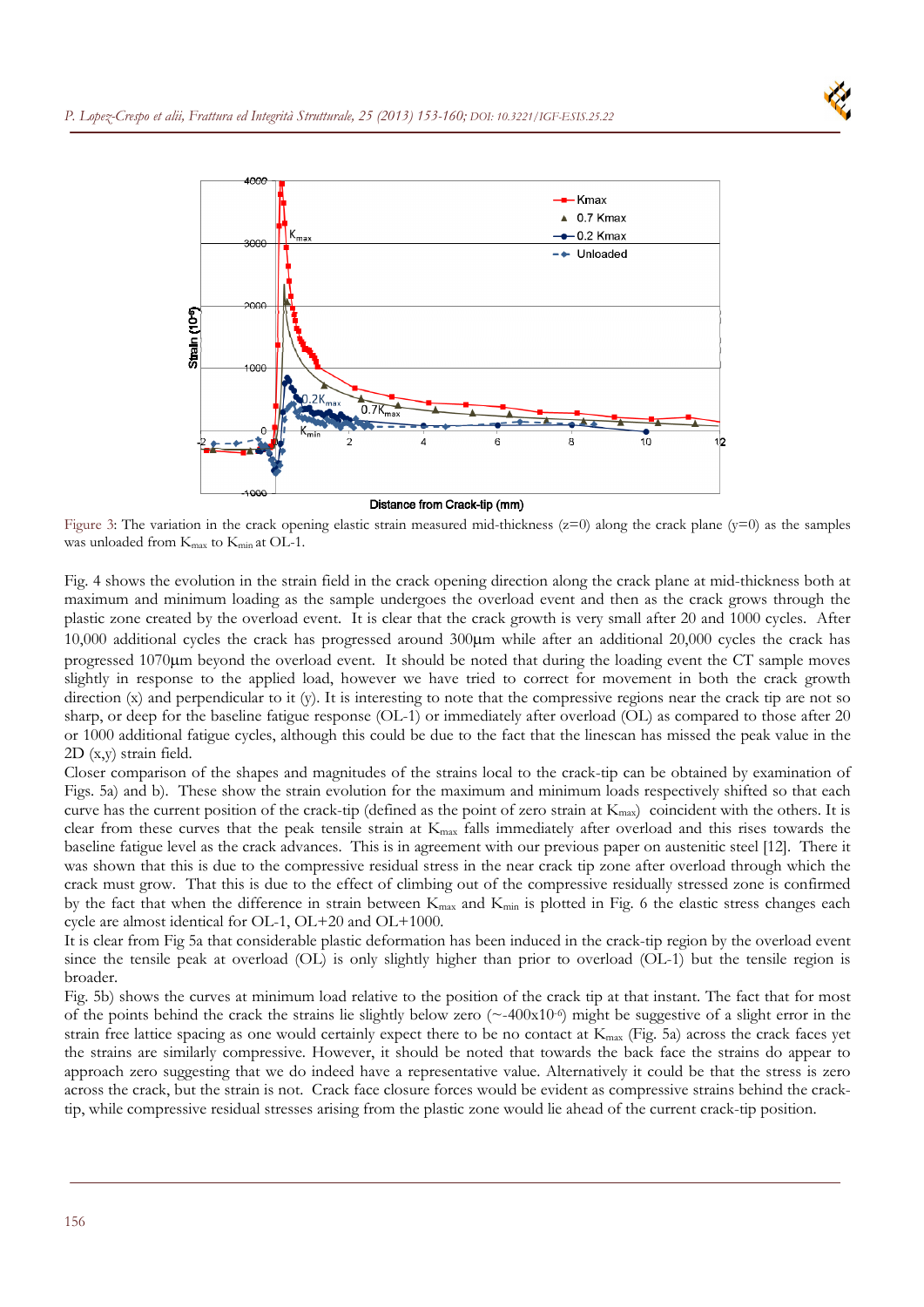

Figure 4: Strain evolution at mid-thickness ( $z=0$ ) along the crack plane ( $y=0$ ) for all fatigue stages analysed. K<sub>max</sub> data is represented by the solid line and Kmin data by the broken line.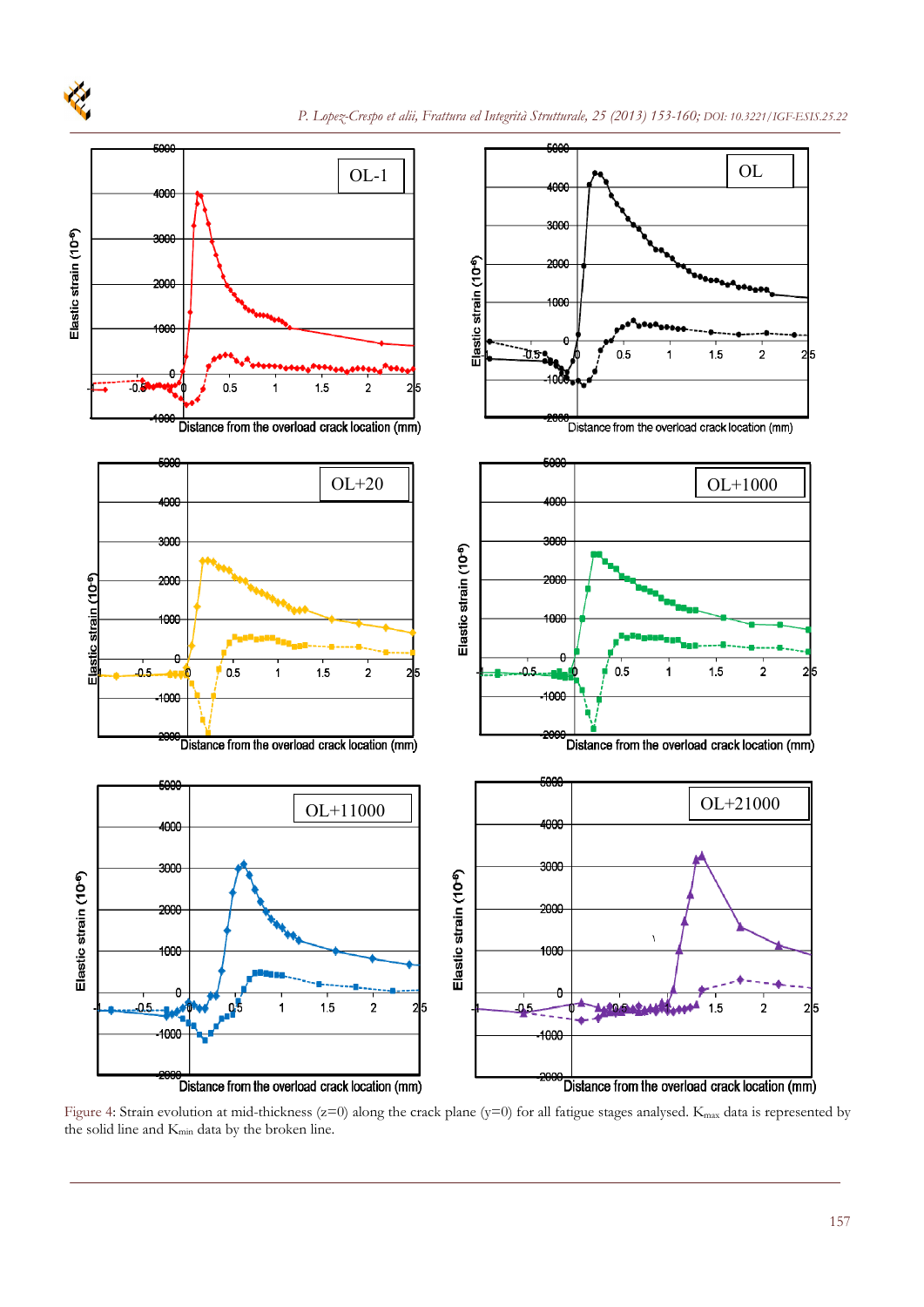## *P. Lopez-Crespo et alii, Frattura ed Integrità Strutturale, 25 (2013) 153-160[; DOI: 10.3221/IGF-ESIS.25.22](http://dx.medra.org/10.3221/IGF-ESIS.25.22&auth=true)*



Careful examination of Fig. 5b would appear to show a compressive trough centred on the crack position for OL-1. Similarly the overload event is accompanied by a compressive strain dip on either side of the crack-tip location. By contrast for a low numbers of cycles (OL+20 and OL+1000) the compressive stress at K<sub>min</sub> appears to be sharper and associated only with plasticity ahead of the crack tip. This may be because of in the absence of crack face contact the crack is no longer wedged open allowing a larger compressive zone in the plastic zone to develop. While great care was taken to ensure that the crack tip was lying exactly on the line of the scan, 2D maps are currently being acquired [13] to find out whether this effect is instead merely due to scanning slightly off the line of the compressive maximum with some of the linescans. With further cycling and crack growth (OL+11000 & OL+21000) Fig. 5b appears to show a distinct compressive contact stress in the region of the overload cycle. This compressive stress in the region of the overload at K<sub>min</sub> is even more clearly evident in Fig. 6 as positive peaks in the K<sub>max</sub>-K<sub>min</sub> curves for OL+10000 and OL+21000 at the location of the plastic zone generated by the overload.



Figure 5: Strain evolution mid-thickness along the crack plane at a) K<sub>max</sub> and b) K<sub>min</sub> for all the stages of fatigue crack growth analysed. The coordinate along the crack plane (horizontal axis) has been corrected so that the crack-tip position coincides for all cases.



Distance from overload (mm)

Figure 6: Plots showing the change in elastic strain between  $K_{\text{max}}$  and  $K_{\text{min}}$  as a function of number of cycles. The arrow shows the location of the extensive plastic deformation from the overload event.

It is also noteworthy that for all the crack locations the tensile peak ahead of the crack at  $K_{min}$  is approximately constant  $(\sim 500x10^{-6})$  and located around 400-500 $\mu$ m ahead of the crack (Fig. 5b).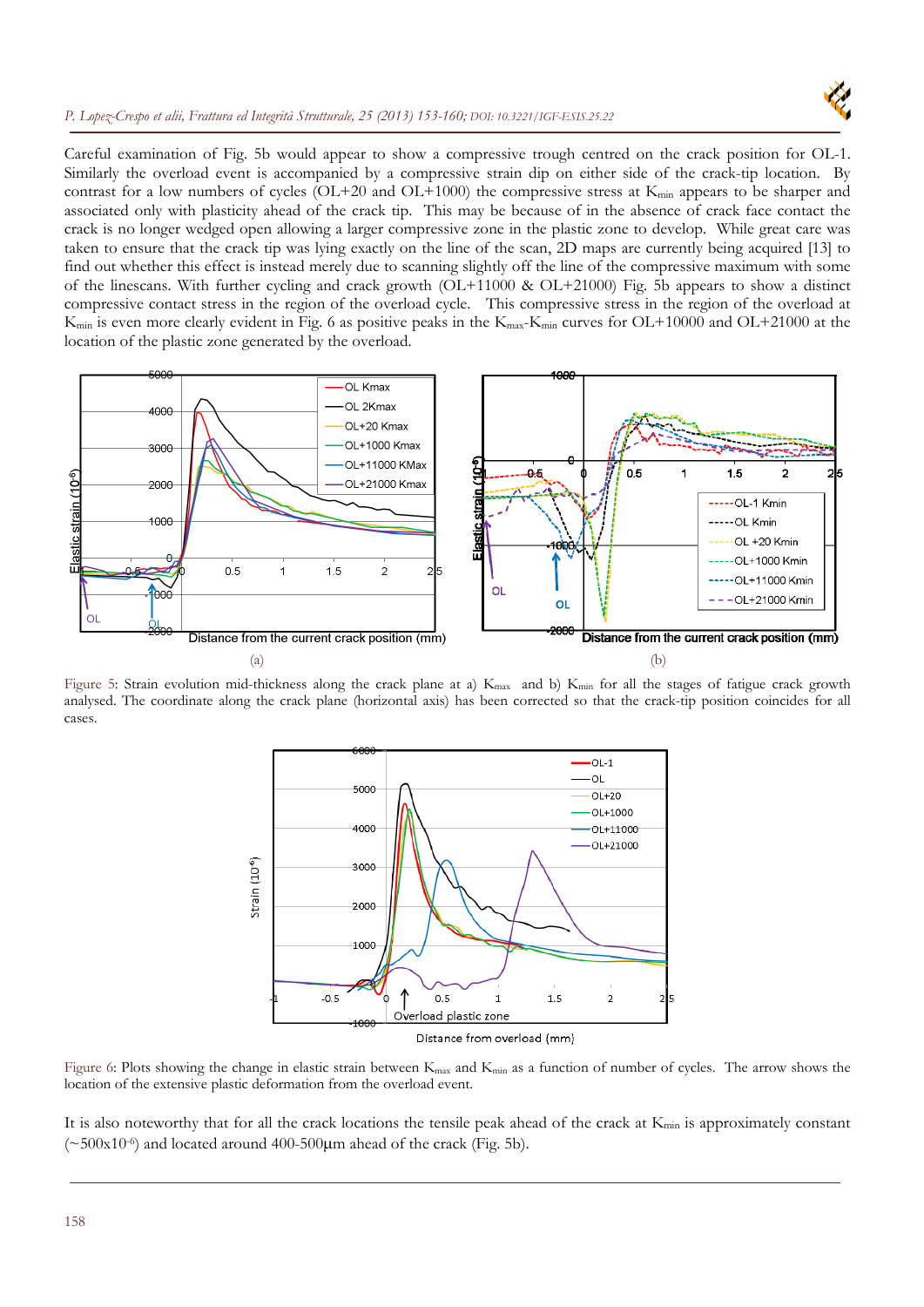

## **CONCLUSIONS**

sing very high spatial resolution (60 $\mu$ m laterally) we have been able to explore the crack opening elastic strains in the vicinity of a fatigue crack before and after an overload event. We have followed the crack until it is 1mm beyond the overload location. It is clear that the peak tensile strain drops dramatically and slowly recovers as the **Factive crack works its way through the compressively stressed plastic zone caused by the overload event.** We have followed the crack until it is 1mm beyond the overload location. It is clear that the peak tensile strain elastic effect is demonstrated by the similarity of the elastic strain changes before and just after overload between Kmax and Kmin. By superimposing the crack tip strain fields for the crack tip at different stages of growth there is a suggestion that for baseline fatigue there is both a compressive stress just ahead of the crack due to plasticity and behind the crack due to crack face closure. There is no evidence of the later after a small number of cycles in agreement with surface digital image correlation measurements that indicate no closure in this regime. Once the crack-tip has progressed significantly past the overload event there is strong evidence that the crack faces contact in the region of the overload event (though not in the immediate vicinity of the current locations of the crack tip) even when the crack has travelled 1mm beyond the overload location. Of course it is extremely difficult to scan a 60um beam along the crack plane, experiments are now being undertaken to provide full 2D maps of the crack tip stress field to provide more definitive evidence.

## **ACKNOWLEDGEMENTS**

e acknowledge ESRF for the use of facilities and the EPSRC for funding through grant EP/F028431/1. W

#### **REFERENCES**

- [1] Sadananda, K., Vasudevan, A.K., Holtz, R.L., Lee, E.U., Analysis of overload effects and related phenomena. International Journal of Fatigue, 21 (1999) S233-S246.
- [2] Alizadeh, H., Hills, D.A., de-Matos, P.F.P., Nowell, D., Pavier, M.J., Paynter, R.J., Smith, D.J., Simandjuntak, S., A comparison of two and three-dimensional analyses of fatigue crack closure, International Journal of Fatigue29 (2007) 222-231.
- [3] Steuwer, A., Edwards, L., Pratihar, S., Ganguly, S., Peel, M, Fitzpatrick, M.E., Marrow, T.J., Withers, P.J., Sinclair, I., Singh, K.D., Gao, N., Buslaps, T., Buffière, J.-Y., In situ analysis of cracks in structural materials using synchrotron X-ray tomography and diffraction, Nuclear Instruments and Methods in Physics Research, B 246 (2006) 217-225.
- [4] Steuwer, A., Rahman, M., Shterenlikht, A., Fitzpatrick, M.E., Edwards, L., Withers, P.J., The evolution of crack-tip stresses during a fatigue overload event, Acta Materialia, 58 (2010) 4039-4052.
- [5] Croft, M., Shukla, V., Jisrawi, N.M., Zhong Z., Sadangi, R.K., Holtz, R.L., Pao, P.S., Horvath, K., Sadananda, K., Ignatov, A., Skaritka, J., Tsakalakos, T., Mapping and load response of overload strain fields: Synchrotron X-ray measurements. International Journal of Fatigue, 31 (2009) 1669–1677.
- [6] Kelleher, J.F., Lopez-Crespo, P., Yusof, F., Withers, P.J., The use of diffraction to study fatigue crack tip mechanics. Materials Science Forum, 652 (2010) 216-221.
- [7] Lopez-Crespo, P., Withers, P.J., Yusof, F., Dai, H., Steuwer, A., Kelleher, J.F., Buslaps, T., Overload effects on fatigue crack-tip fields under plane stress conditions: surface and bulk analysis, Fatigue and Fracture of Engineering Materials and Structures, 36 (2013)75-84.
- [8] Robertson, I.M., Measurement of the effects of stress ratio and changes of stress ratio on fatigue crack growth rate in a quenched and tempered steel. International Journal of Fatigue, 16 (1994) 216-220.
- [9] Anderson, T.L., Fracture Mechanics, Fundamentals and Applications, (2005).
- [10] Murakami, Y., Stress Intensity Factors Handbook. Oxford: Pergamon Press, (1987).
- [11] Stoychev, S., Kujawski, D., Methods for crack opening load and crack tip shielding determination: a review. Fatigue and Fracture of Engineering Materials and Structures, 26 (2003) 1053-1067.